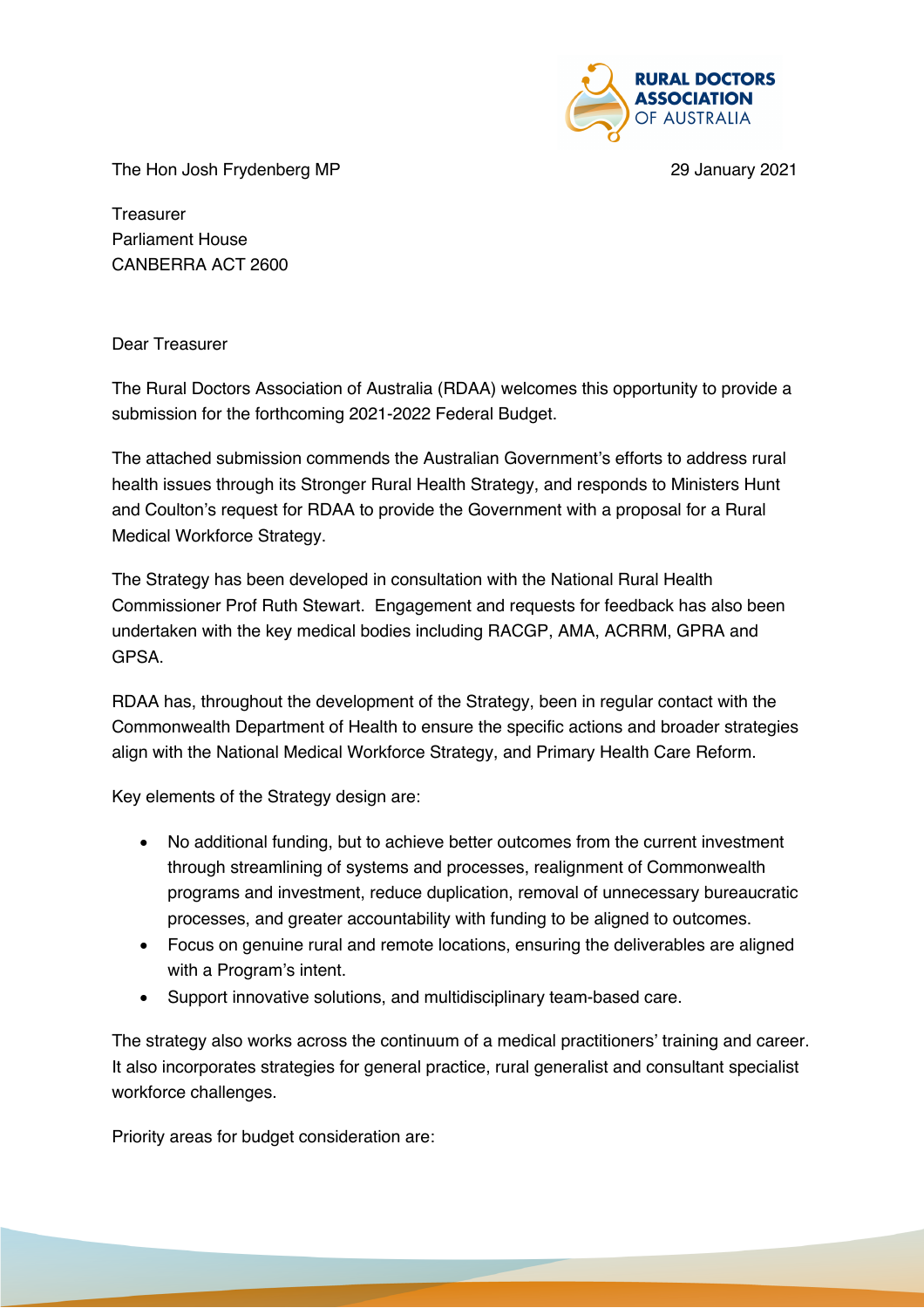- Redefining rural as Modified Monash Model (MMM) 3-7. The Government must start to differentiate between large regional centres (MMM2) and rural and remote if there is to be real action on the maldistribution of the medical workforce. MMM2 locations has 427.1 FTE medical practitioners per 100,000 population while MMM 4 sit at 236.9 FTE per 100,000i . RDAA acknowledges there are some unique MMM 2 communities that face workforce challenges, however applying the rural initiatives to all MMM 2, undermines the intent of the rural programs. Some MMM 2 locations would benefit from targeted and innovative workforce solutions designed to address their specific needs.
- Significant expansion to the current Rural Junior Doctor Innovation Fund. The first 2- 3 post graduate years for junior doctors (intern year included) have been consistently identified as period where potential future trainees and workforce are lost to rural medical practice, across all disciplines of medicine. This period of a doctors' career is predominantly based in city and large regional centre hospitals, working alongside Consultant specialists, with minimal to no exposure to rural clinical practice. Old Commonwealth funded programs that provided a large number of junior doctors with a rural placement often provided an opportunity for rural practitioners to influence junior doctors in their training and career choices and has been often identified as a key recruitment opportunity.

This program needs to be renamed, have some small modifications to maximise the workforce available for the rotations, and the total number of positions needs to be increased to 400FTE, over three years (currently 110 FTE are funded).

- Full implementation of the National Rural Generalist Pathway. The Government has progressed the first stage of implementation but if the program is to reach its full potential, there is still a large number of recommendations to be progressed and finalised, such as single employer models, and reform of the Workforce Incentive Program (former GPRIPS).
- Review of the Specialist Training Program including audit of existing positions, establishing new eligibility criteria and matrix for prioritisation of allocation, evaluation of the placements and linking the funding to achieve updated outcomes of the program. The Commonwealth Department of Health needs to ensure greater accountability for the outcomes of the program.
- National e-credentialing infrastructure. Western Australia and Tasmania have introduced this system and having national infrastructure to support the credentialling process, which is undertaken by individual local health districts with a small number of Districts willing to use one process for all their hospital services. This will facilitate much greater mobilisation of the workforce and support private practice clinicians working in the hospital system, amongst many other benefits.

2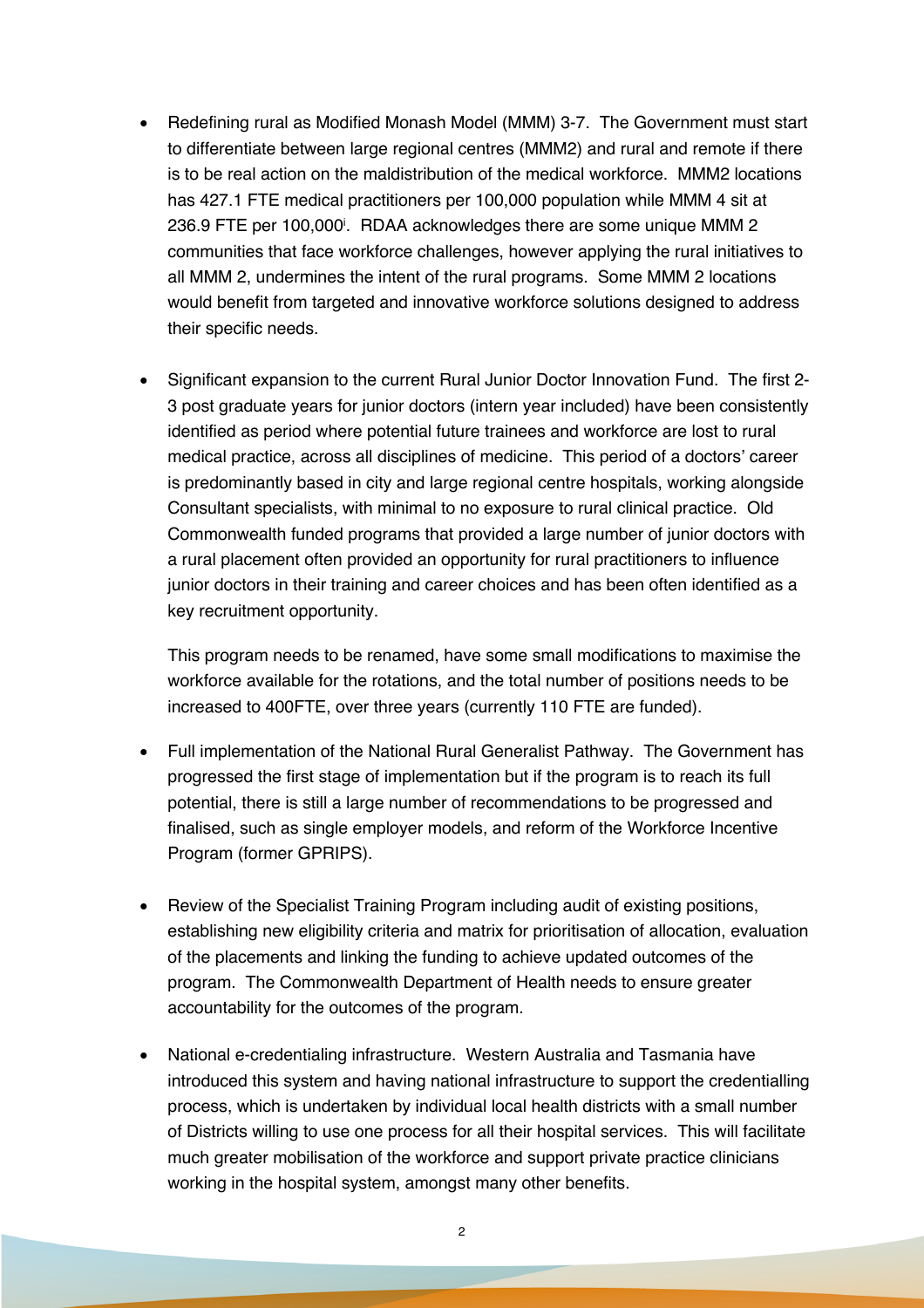In addition to our Rural Medical Workforce Plan initiatives, RDAA continues to call on the Government to commit to investing in telehealth for GP to patient post COVID. RDAA for many years has advocated for telehealth services that are provided by the patient's regular GP.

RDAA also supports the Australian Medical Association's position on reform for the employment arrangements of GP registrars.

RDAA looks forward to working with the Australian Government to achieve better health outcomes for rural and remote Australians.

If you have any further questions in relation to the RDAA submission please contact Peta Rutherford, Chief Executive Officer via email ceo@rdaa.com.au or telephone 0427 638 374.

Yours sincerely

appeter

Dr John Hall President